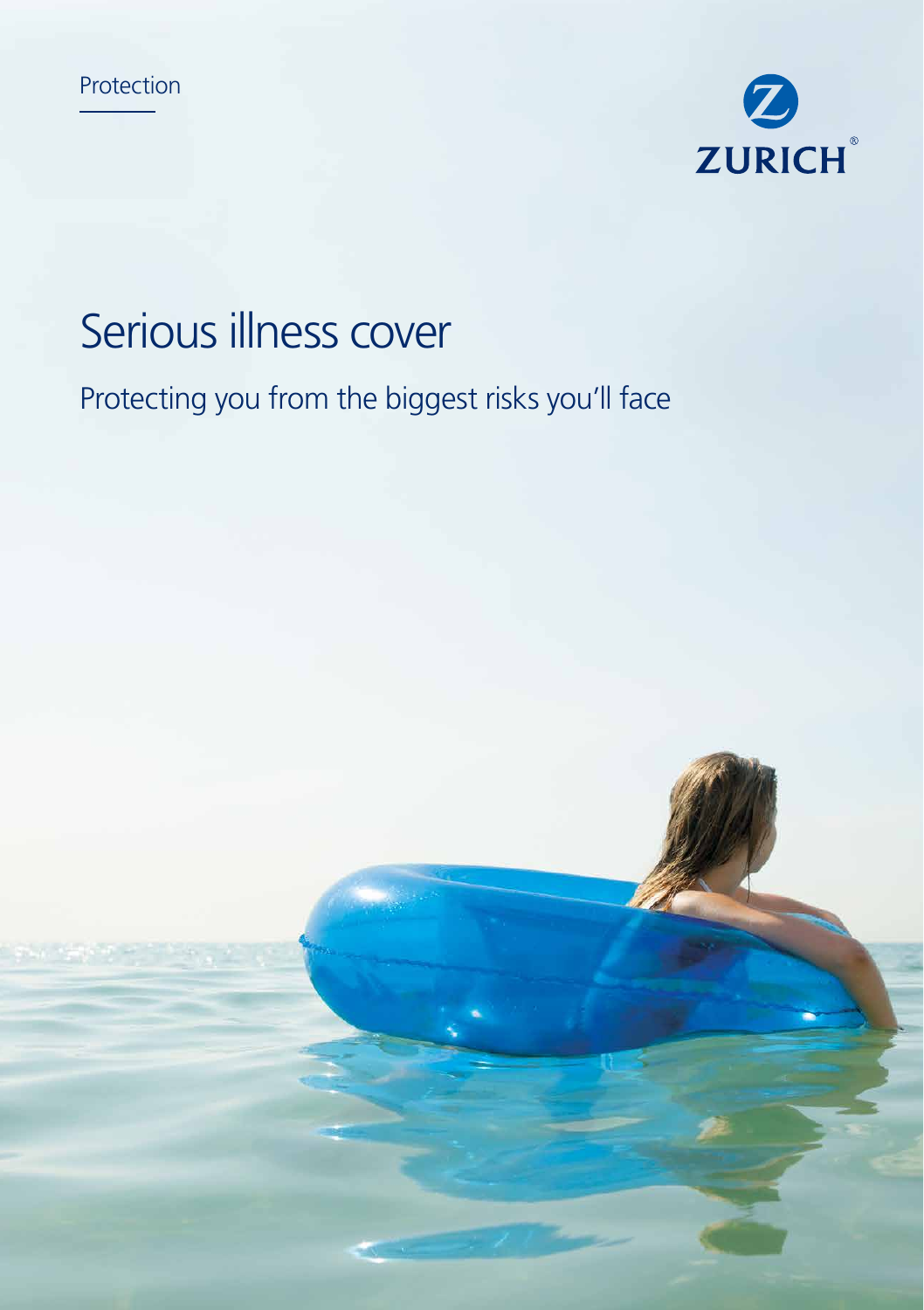Important Note - Please read

Zurich's Serious Illness Cover is subject to terms and conditions which are contained in the policy document. It is important to note that not all serious illnesses are covered under this policy. In order to make a valid claim policy specific conditions must be met and certain exclusions apply. You should refer to the policy document which is available on request from Zurich.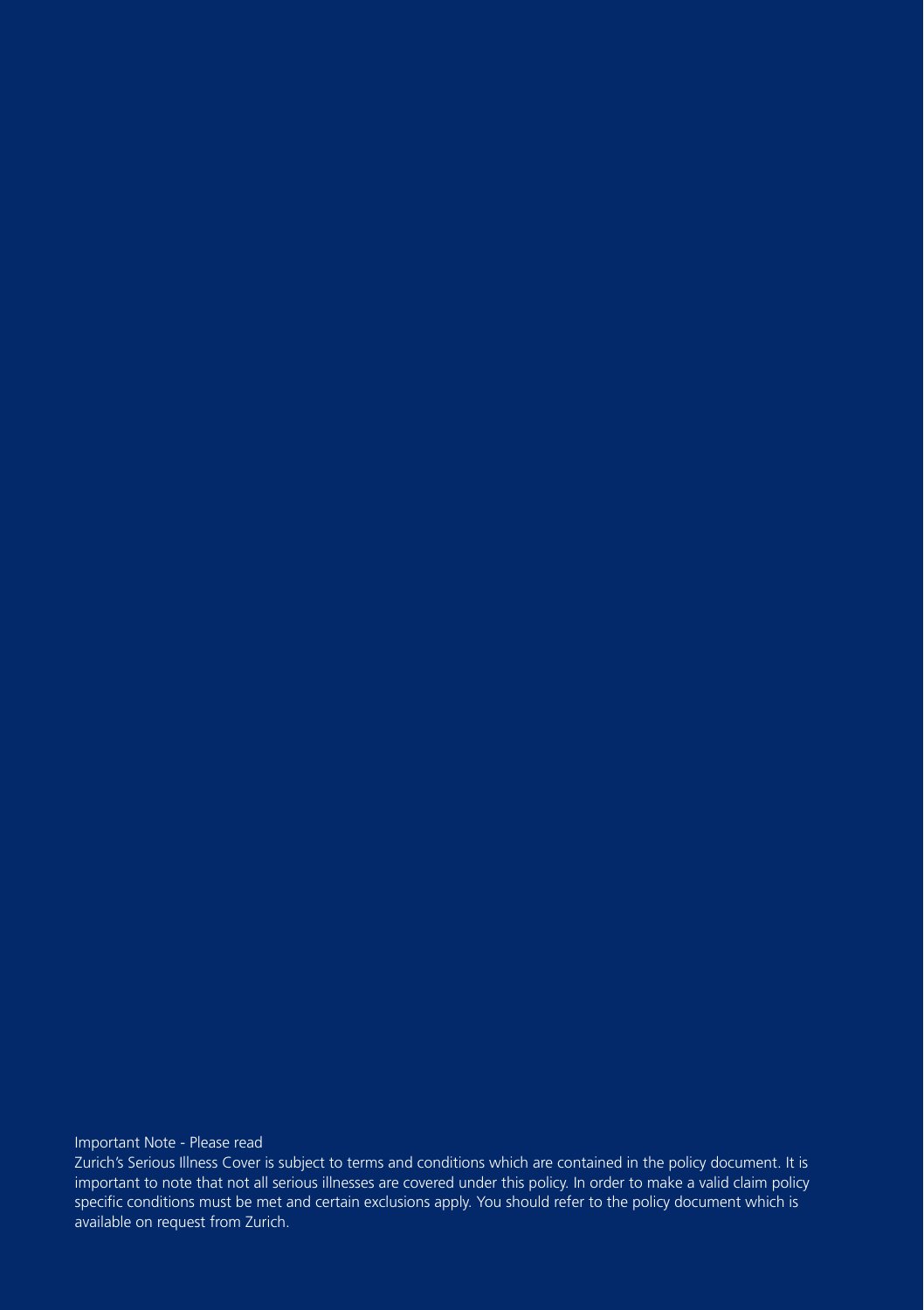You probably consider dying to be one of the biggest risks you'll face. And to protect your family you might have life insurance in place. If you do, it's a great first step. If you die within the term of your cover, you are covered. If you don't die, you are not covered. It's as simple as that.

#### **Unfortunately, life isn't that simple.**

While death comes to us all, it's serious illness that perhaps is our biggest risk. In fact, you are much more likely to suffer from **Cancer**, a **Heart Attack**, or a **Stroke** before age 65 than you are to die.\*

And what if you do become seriously ill and you can't work? What if you find yourself struggling financially at a time when money should be the last thing on your mind?

\*Source: Zurich Life.

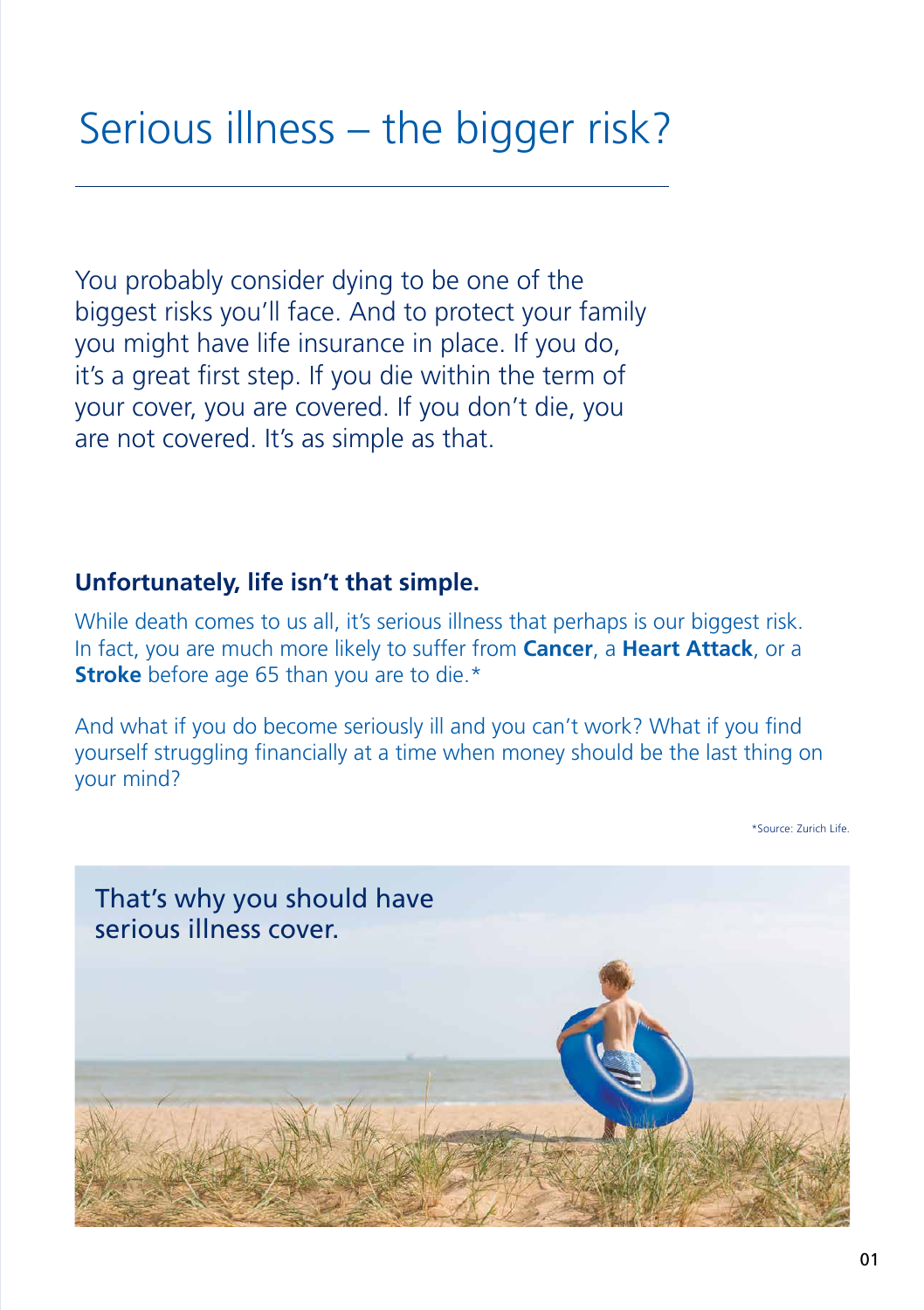Before age 60 the risk of suffering a serious illness is much greater than the risk of dying. And as you get older, that risk increases dramatically.

#### Occurrences of male deaths and serious illnesses in a sample of the population



Source: Brett & du Toit (2007) A Critical Table - Pricing Critical Illness in the UK on a New Insured Lives Table. The figures shown are the number of male (non-smoker) deaths & serious illnesses that occur per 10,000 people in the UK.



You are 4 times more likely to suffer a serious illness when you are age 50 than you are to die.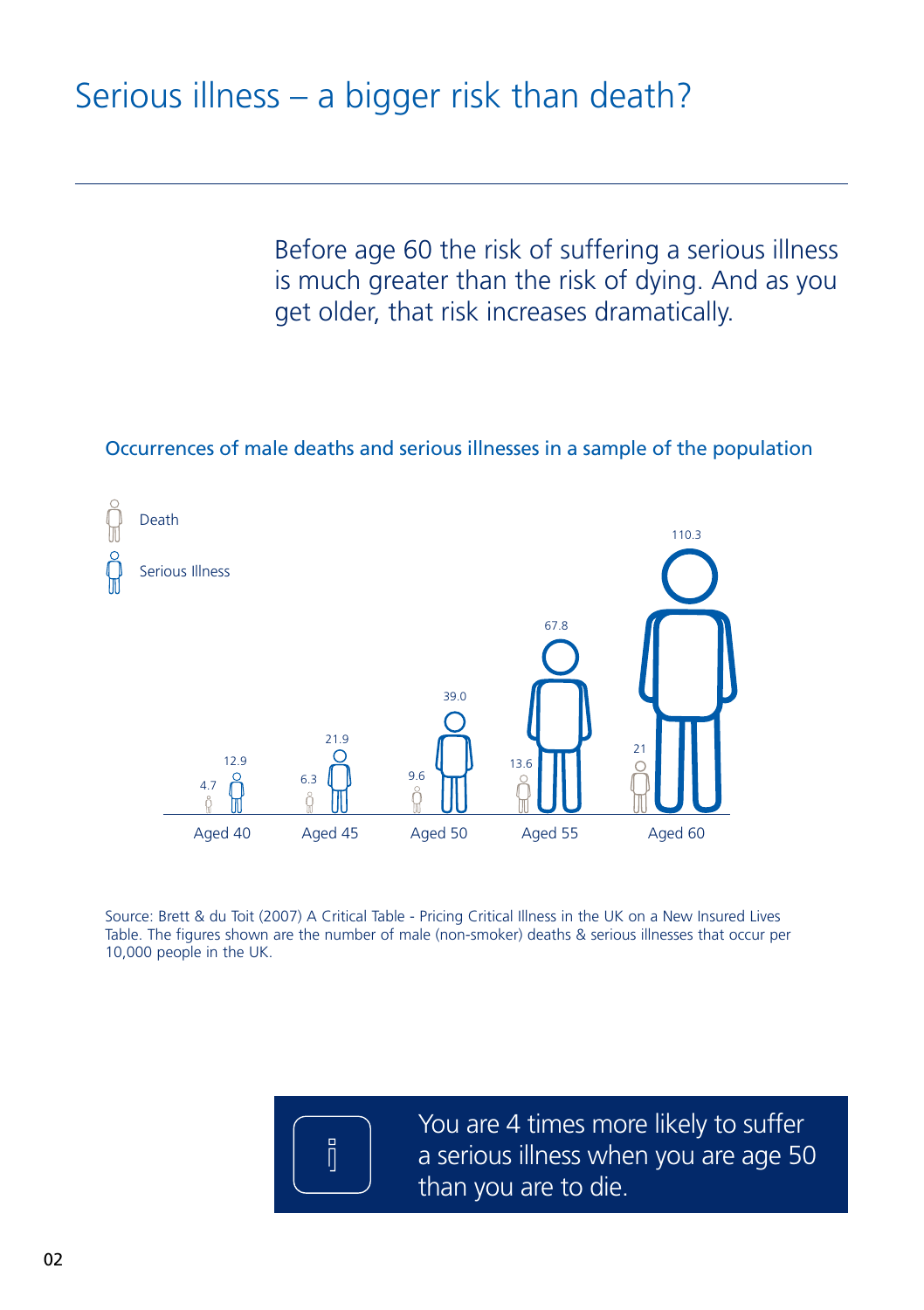## If you do suffer a serious illness – what could you rely on?

| <b>Sick-pay</b>       | Firstly, you should check with your employer to see what sick-pay<br>arrangements they have in place. You could be surprised at how<br>generous (or how poor!) some sick-pay arrangements are.                                    |
|-----------------------|-----------------------------------------------------------------------------------------------------------------------------------------------------------------------------------------------------------------------------------|
| <b>Existing cover</b> | You should also review what cover you already have in place -<br>are you familiar with the terms of your existing policies? Check<br>with a financial broker or advisor if you are unsure.                                        |
| <b>Savings</b>        | Consider the savings you have. Ask yourself how much you need<br>to spend every month and work out how long your savings<br>could last. Unfortunately for many Irish people, their savings<br>may not last as long as they hoped. |

### Why consider serious illness cover?

It pays out a cash lump sum if you get one of the many serious illnesses covered by the plan – illnesses such as **Cancer**, a **Heart Attack**, or a **Stroke** (subject to policy terms and conditions).

A cash lump sum can help remove some of the financial and emotional stress associated with a serious illness – to enable you to take the time off work, to help pay for specialist treatment or even to help cover day-to-day household bills such as childcare.



If you think that serious illness could put you or your finances at risk, then you should speak to a financial broker or advisor.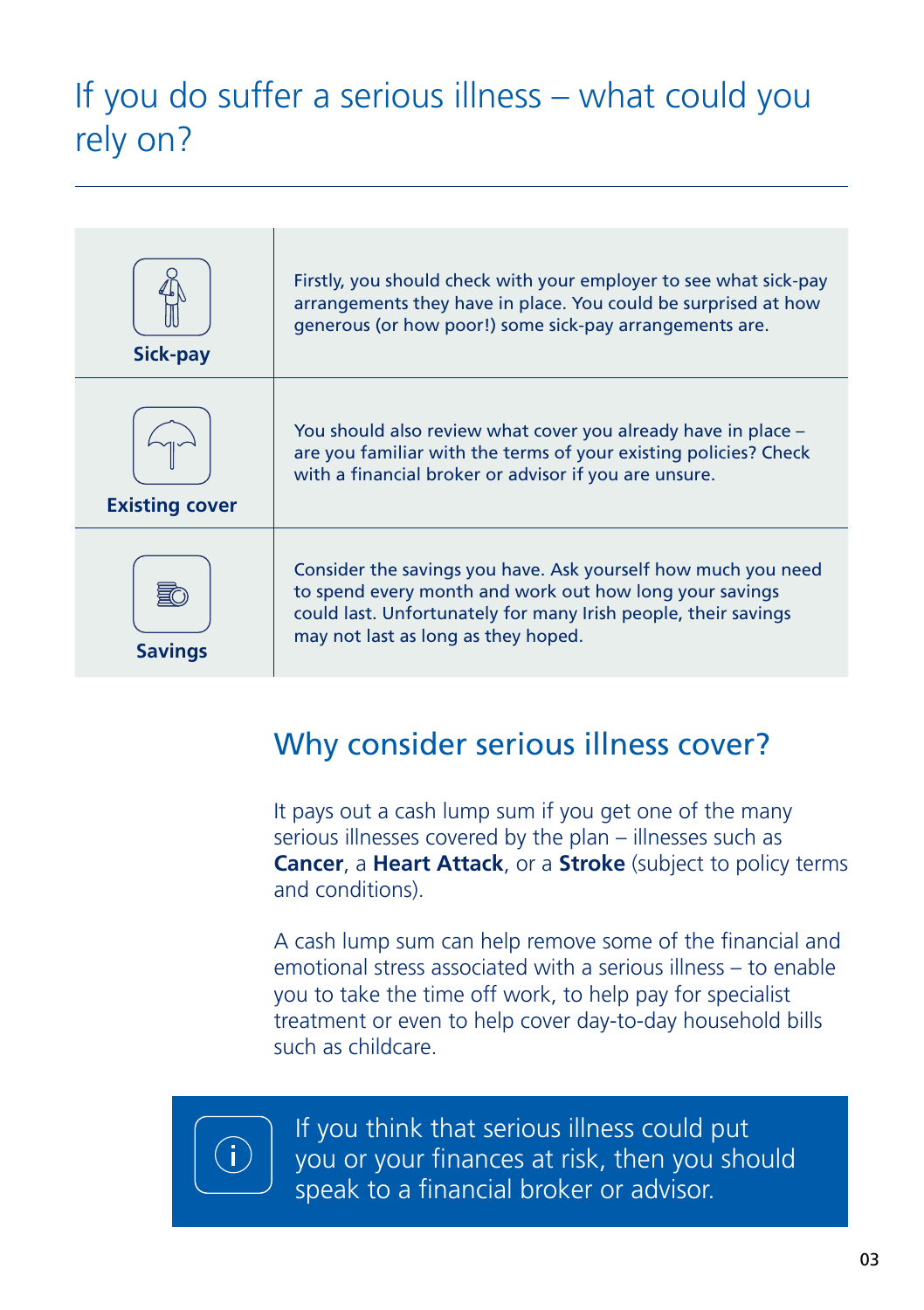Even a small amount of serious illness cover can go a long way. If you needed €2,500 every month (€30,000 in a year) to cover your household expenses, the good news is that it doesn't have to cost the earth. The table below shows how far even a small amount of cover could go and the monthly cost.

#### Funding for your current lifestyle



Number of years the lump sum payout would fund.

Source: Zurich Life, February 2020. Based on age 40 next, non-smoker with serious illness cover for a term of 20 years. A government insurance levy (1% as at February 2020 and may change in the future) applies to this policy. These sample premiums do not include this levy.

G

Funding your household expenses for 2 years could cost as little as €34.59 per month\*.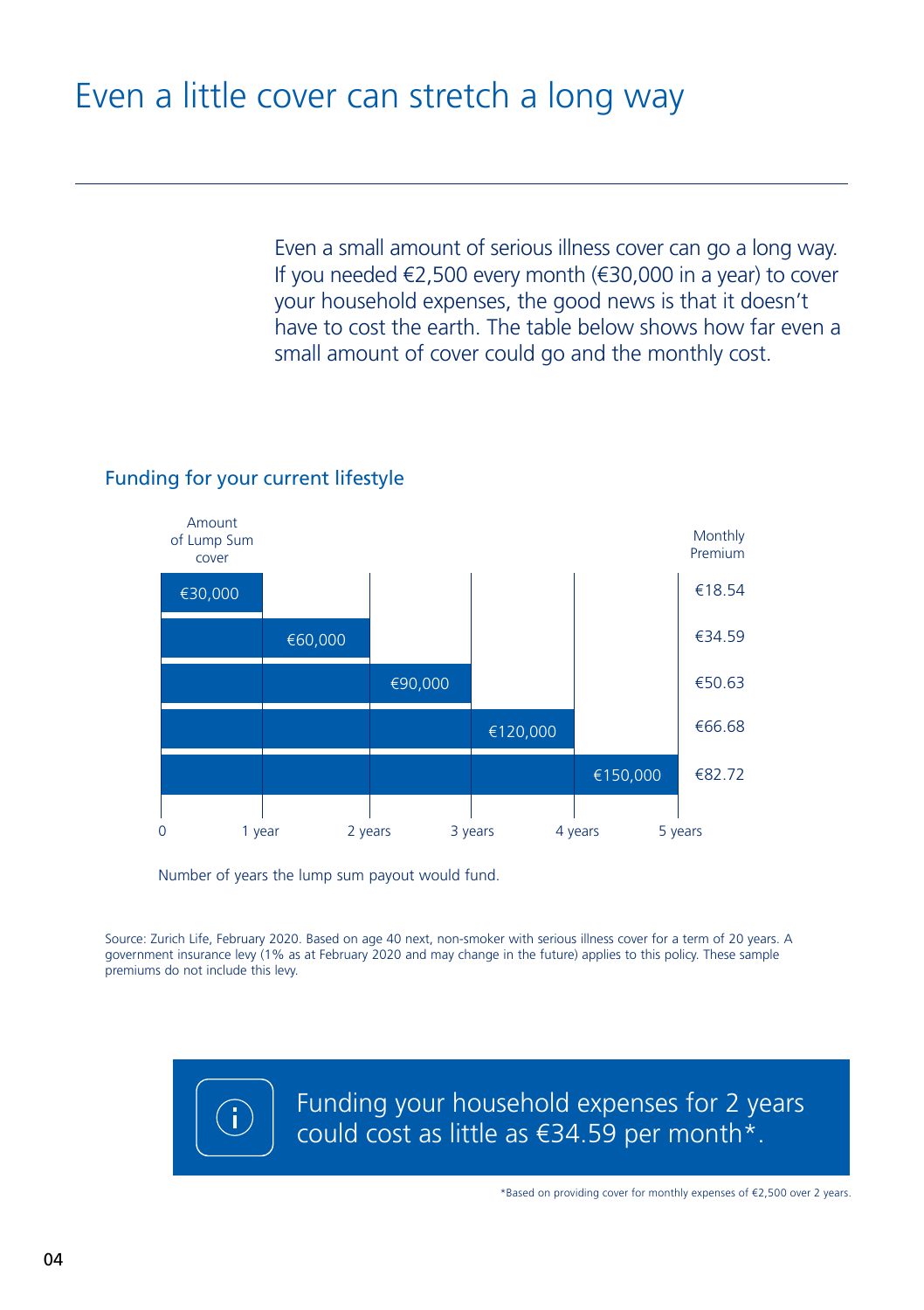### But it's important that you don't delay

All forms of life insurance cost more the older you get, and serious illness cover is no different. The longer you leave it, the more it will cost you.



Source: Zurich Life, February 2020. Based on non-smoker with €50,000 serious illness cover for a term of 20 years. A government insurance levy (1% as at February 2020 and may change in the future) applies to this policy. These sample monthly premiums do not include this levy.

Î

In 2019, over 45% of Zurich's female serious illness claims were for women under age 50.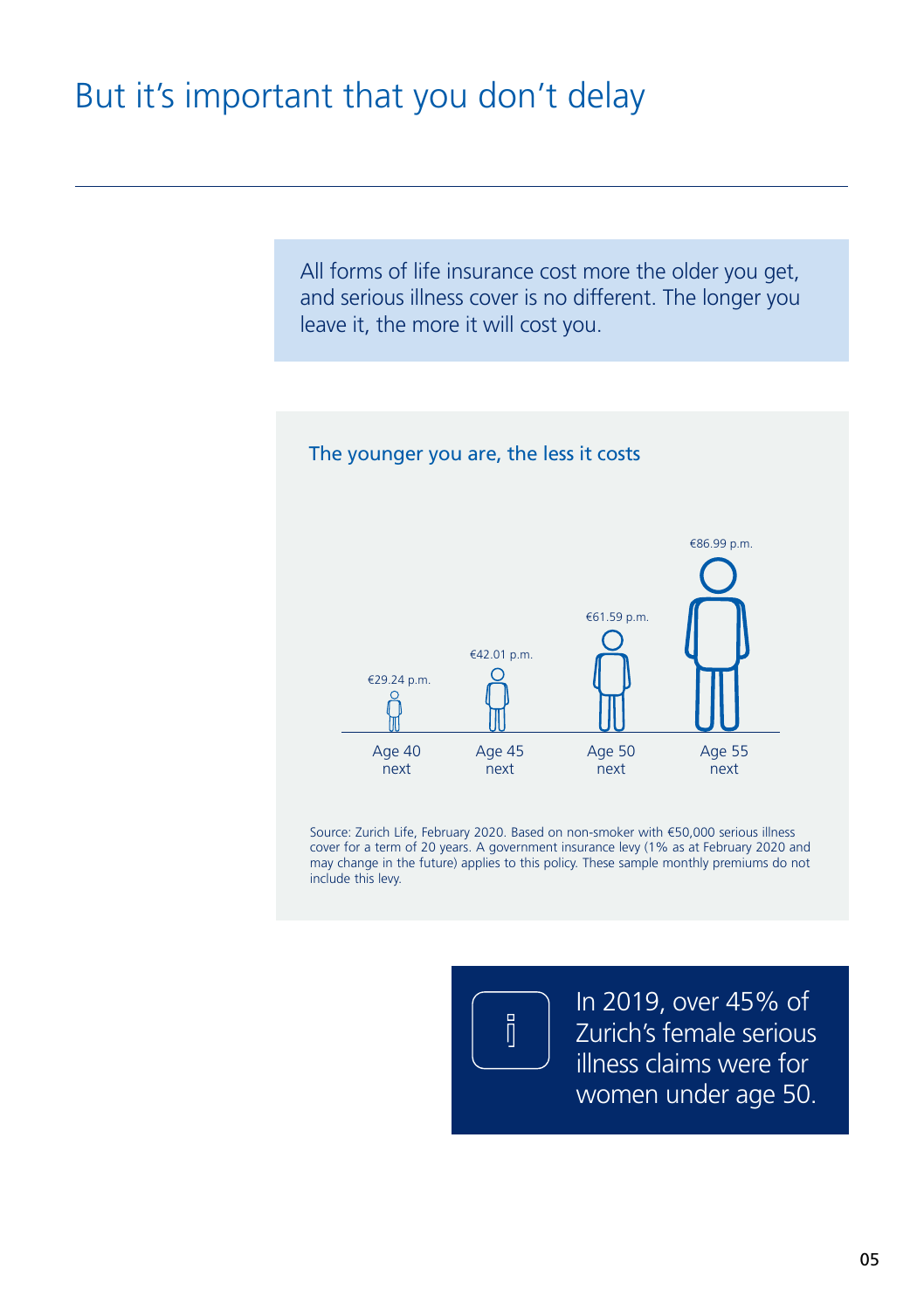### Why choose serious illness cover from Zurich

We provide cover for 70 serious illnesses including the three most common: **Cancer, Heart Attack** and **Stroke**. In fact, in 2019 these three illnesses accounted for over 80% of all our claims.\*

Also, we think our Cancer, Heart Attack and Stroke definitions are the strongest in Ireland. What this means is that we expect to pay out on more of these claims than anyone else – so you can have peace of mind that you are covered with Zurich.

\*Source: Zurich Life, Claims Experience 2019.

### Our 2019 claims experience



#### 2019 Serious Illness Claims - Males



#### 2019 Serious Illness Claims - Females

Source: Zurich Life, Claims Experience February 2020.



Zurich has the strongest cancer, heart attack and stroke definitions in Ireland – we expect to pay more of these claims than anyone else.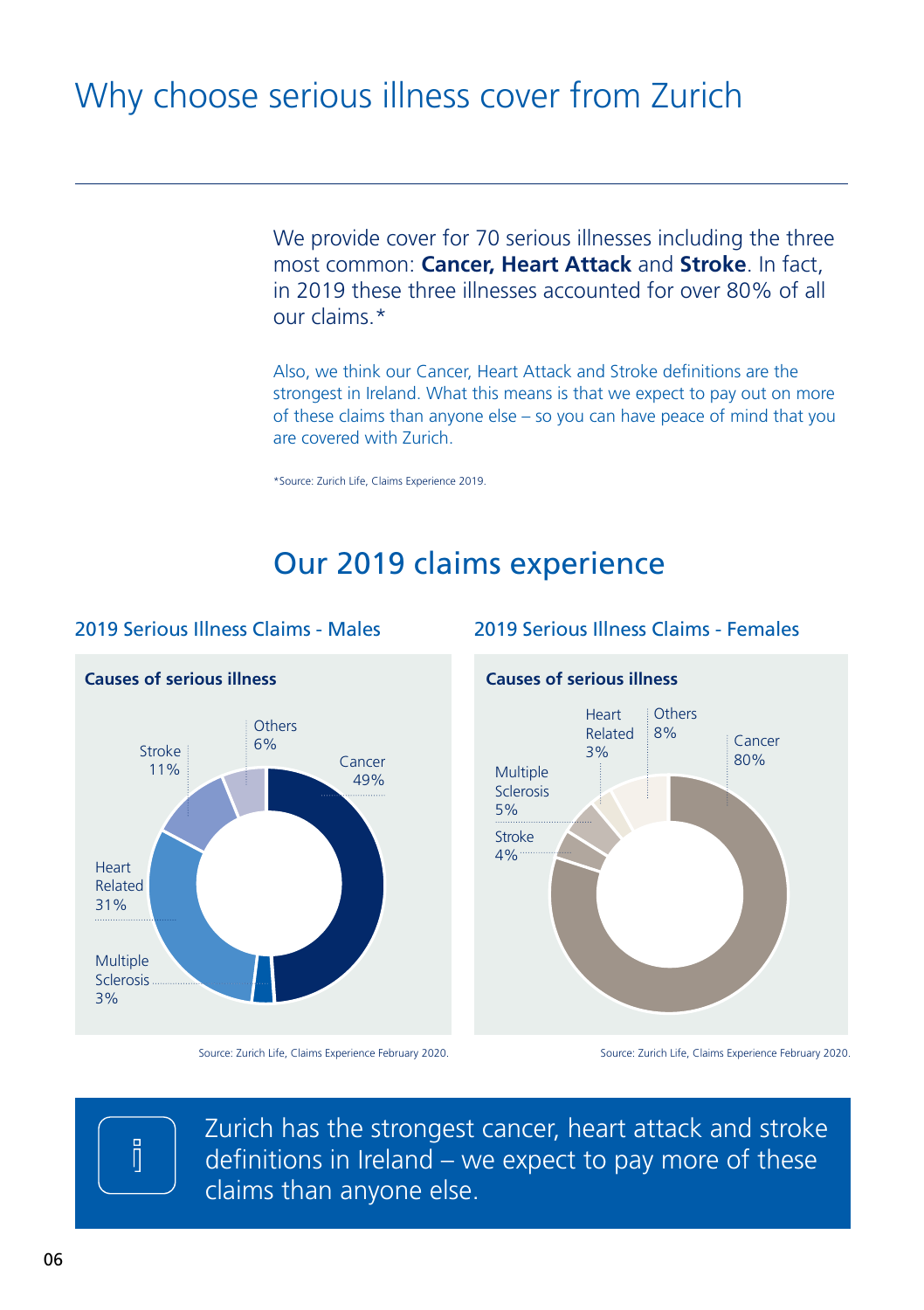### Comprehensive cover - full payment

#### Zurich's Serious Illness Cover has a comprehensive list of Illnesses as it's important that you have protection from what life could possibly throw at you. Below is a summary of the illnesses:

Angioplasty for Coronary Artery Disease *– Payout under this definition is limited to the lesser of 50% of the Serious Illness sum insured and €5,000 (or €100,000 depending on the number of arteries treated).*

Aorta Graft Surgery

Aplastic Anaemia *– of specified severity*

Bacterial Meningitis *– resulting in permanent symptoms*

Balloon Valvuloplasty

Benign Brain Tumour *– resulting in permanent symptoms*

Benign Spinal Cord Tumour *– resulting in permanent symptoms or requiring surgery*

Blindness *– permanent and irreversible*

Brain Injury Due to Anoxia/Hypoxia *– resulting in permanent symptoms*

Cancer *– excluding less advanced cases*

Cardiac Arrest *– with insertion of a defibrillator*

Cardiomyopathy *– permanent and of specified severity*

Coma *– with associated permanent symptoms*

Coronary Artery Bypass Graft

Creutzfeldt-Jakob Disease (CJD) *– resulting in permanent symptoms*

Deafness *– permanent and irreversible*

Dementia *(Including Alzheimer's Disease) – Resulting In Permanent Symptoms*

Encephalitis *– resulting in permanent symptoms*

Heart Attack *– with clinical proof*

Heart Structural Repair *– with thoracotomy*

Heart Valve Replacement or Repair *– with surgery to divide the breastbone*

HIV Infection *– caught in the UK, EU, North America, Australia or New Zealand from a blood transfusion, a physical assault or at work*

Intensive Care *– requiring mechanical ventilation for ten consecutive days*

Kidney Failure *– requiring permanent dialysis*

Liver Failure *– end stage*

Loss of Independent Existence *(based on 'Activities of Daily Living')*

Loss of One Limb *– permanent physical severence*

Loss of Speech *– permanent and irreversible*

Major Organ Transplant *– from another donor*

Motor Neurone Disease and Specified Diseases of the Motor Neurons *– resulting in permanent symptoms*

Multiple Sclerosis

Necrotising Fasciitis

Paralysis

Parkinson's Disease *– resulting in permanent symptoms*

Parkinson Plus Syndromes *– resulting in permanent symptoms*

Peripheral Vascular Disease *– with bypass surgery*

Permanent Total Disablement *(based on 'Activities of Daily Work') – cover ceases under this serious illness definition when the life insured reaches age 65*

Pneumonectomy *– removal of a complete lung*

Primary Pulmonary Hypertension *– of specified severity*

Pulmonary Artery Surgery *– with surgery to divide the breastbone*

Severe Crohn's Disease *– with persistent symptoms that has not responded to surgical intestinal resection*

Severe Lung Disease *– of specified severity*

Spinal Stroke *– resulting in permanent symptoms*

Stroke *– resulting in specified symptoms*

Systemic Lupus Erythematosus (SLE) *– of specified severity*

Terminal Illness to end of Policy Term (on Accelerated Serious Illness only)

Third Degree Burns *– of specified severity*

Traumatic Brain Injury *– resulting in permanent symptoms*

#### Important Note - Please read

Zurich's Serious Illness Cover is subject to terms and conditions which are contained in the policy document. It is important to note that not all serious illnesses are covered under this policy. In order to make a valid claim policy specific conditions must be met and certain exclusions apply. You should refer to the policy document which is available on request from Zurich.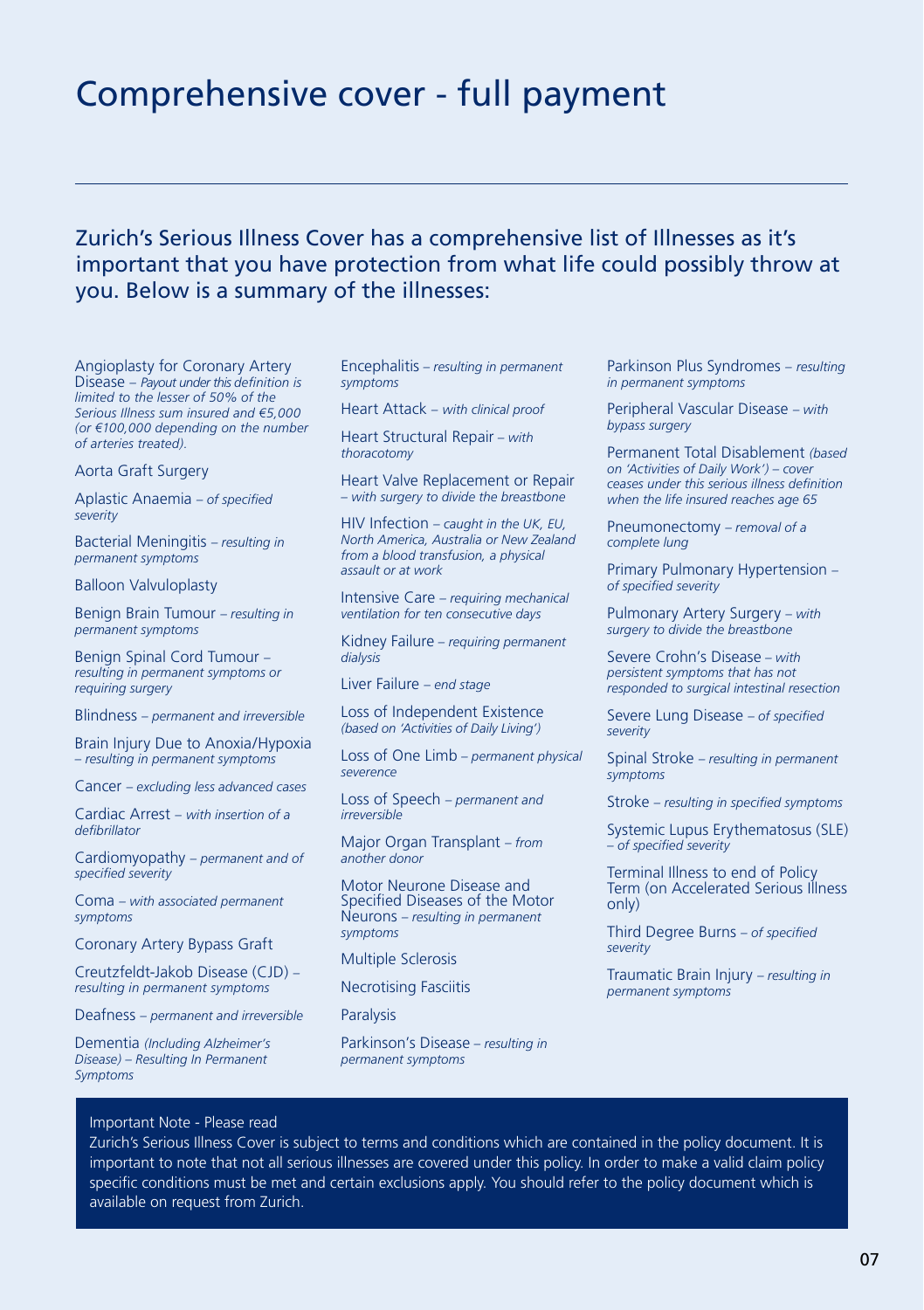Our serious illness plan also covers over 20 additional conditions for which we pay 50% of the amount of cover up to a maximum of €15,000. See summary of conditions below:

Brain Abscess *– drained via craniotomy*

Cancer in Situ *– With surgery*

Carotid Artery Stenosis *– treated by Endarterectomy or Angioplasty* 

Central Retinal Artery Occlusion or Central Retinal Vein Occlusion (Eye Stroke) *– resulting in permanent visual impairment*

Cerebral Aneurysm *– with surgery or radiotherapy*

Cerebral Arteriovenous Malformation *– treated by craniotomy or endovascular repair*

Crohn's Disease *– treated with surgical intestinal resection*

Cystectomy *– complete removal of the urinary bladder*

Diabetes Mellitus *– Type 1*

Early Stage Bladder Cancer *– of specified advancement*

Gastrointestinal Stromal Tumour (GIST) of Low Malignant Potential *– with Surgery*

Implantable Cardioverter Defibrillator (ICD) for Primary Prevention of Sudden Cardiac Death

Liver Resection

Low Level Prostate Cancer *– with Gleason score between 2 and 6 – and with specific treatment*

Neuroendecrine Tumour of Low Malignant Potential *– with surgery* 

Ovarian Tumour of Borderline Malignancy Potential Low Malignant Potential *– with surgical removal of an ovary* 

Peripheral Vascular Disease *– treated by angioplasty*

Permanent Pacemaker Insertion

Pituitary Tumour *– resulting in permanent symptoms or surgery*

Serious Accident Cover *– resulting in at least 28 consecutive days in hospital*

Severe/3rd Degree Burns *– covering at least 10% of the body's surface*

Significant Visual Impairment *– permanent and irreversible*

Single Lobectomy *– removal of a complete lobe of a lung*

Surgical Removal of One Eye

Syringomyelia or Syringobulbia *– of specified severity*

Ulcerative Colitis *– treated with total colectomy*

#### Important Note - Please read

Zurich's Serious Illness Cover is subject to terms and conditions which are contained in the policy document. It is important to note that not all serious illnesses are covered under this policy. In order to make a valid claim policy specific conditions must be met and certain exclusions apply. You should refer to the policy document which is available on request from Zurich.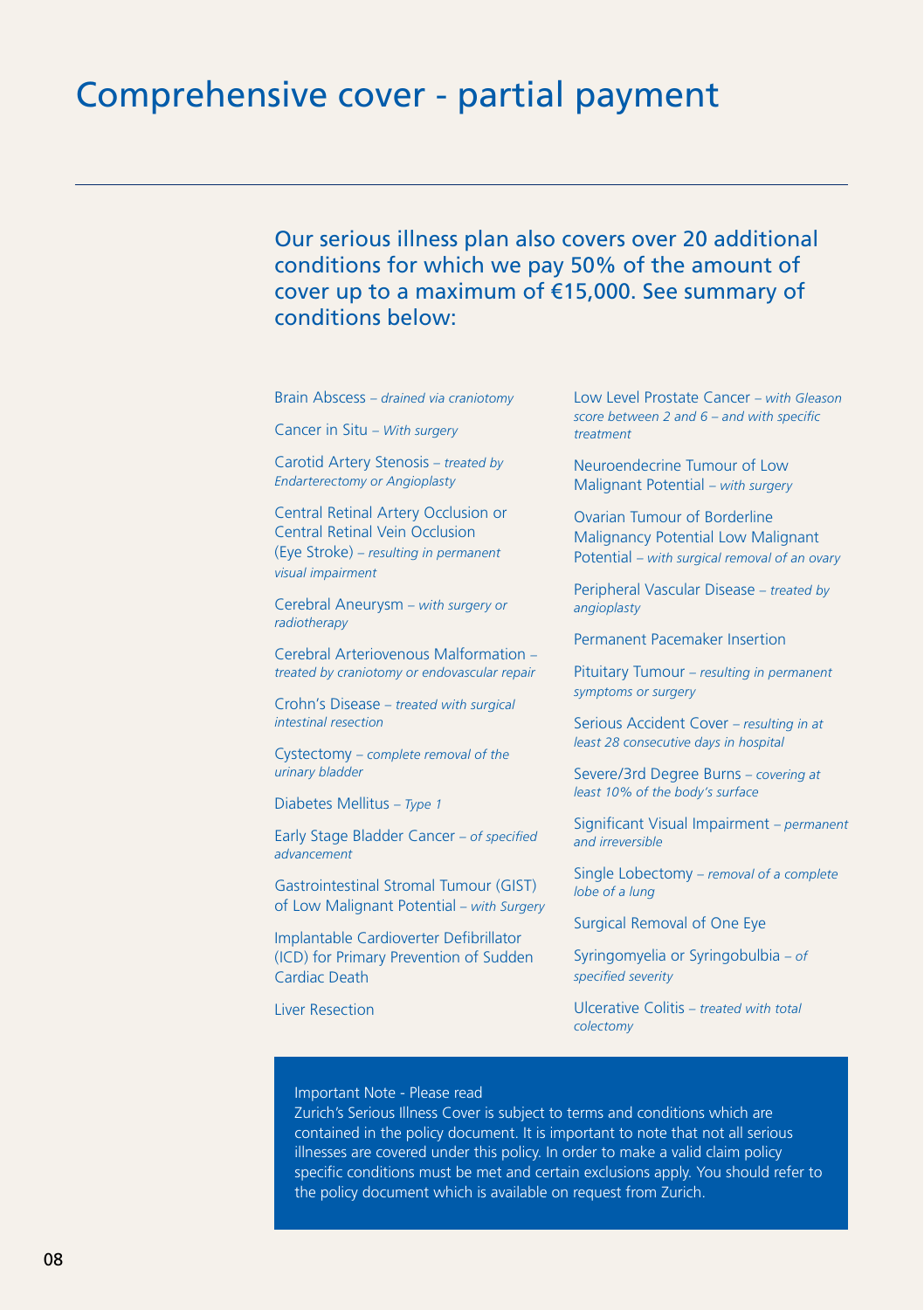# Take the next step

When it comes to protecting what matters most, Zurich is committed to doing the best we can for our customers. So if you'd like to take the next step, get in touch today.

### For More Information



Talk to your **financial broker** or **advisor** 



Call our **Financial Planning Team directly** on **1850 202 102** 



Email us at **customerservices@zurich.com** 



Visit our website at **zurich.ie**